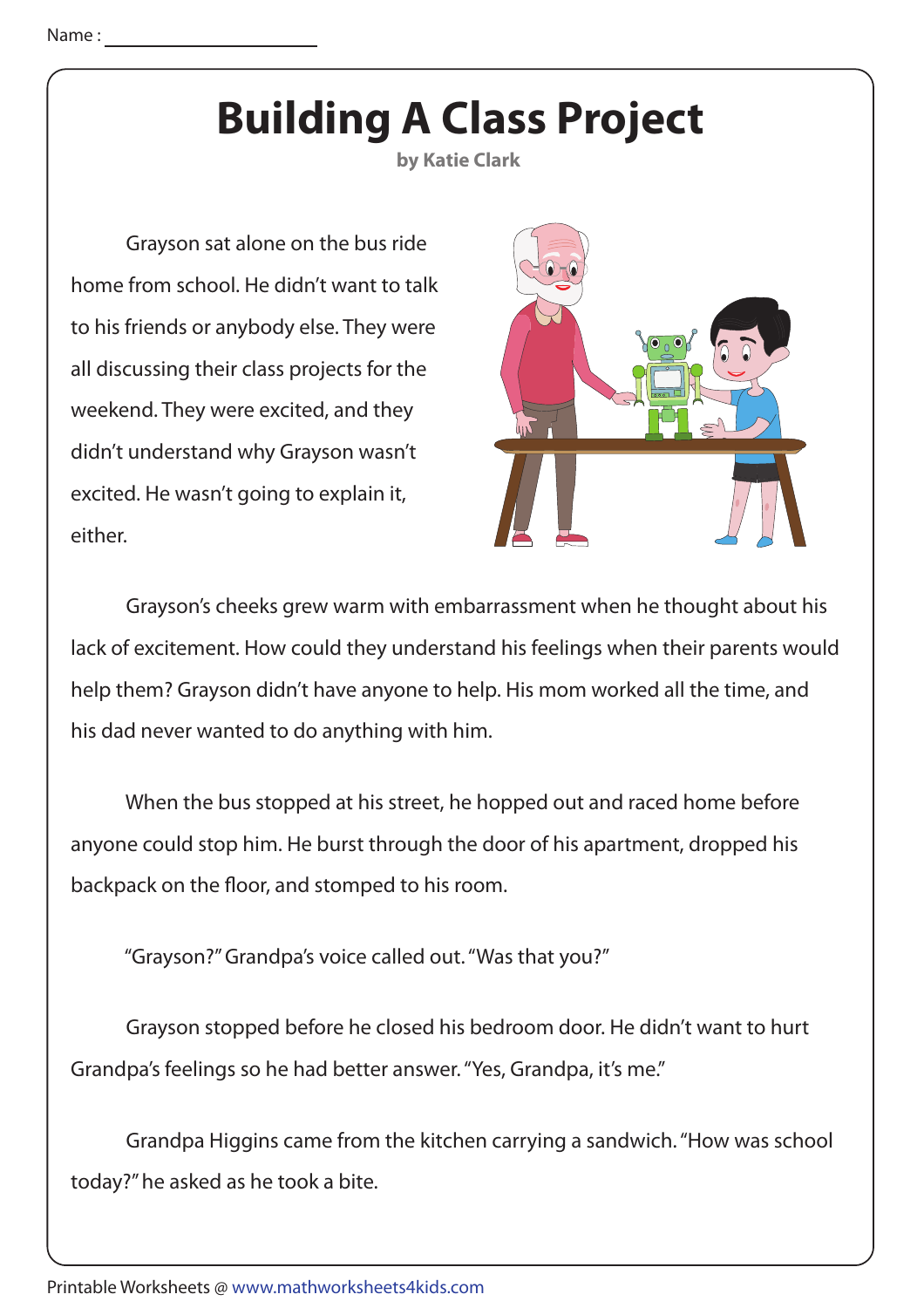Grayson shrugged. "It was okay, I guess."

"You don't sound too convincing."

 Should Grayson tell Grandpa the truth? What could it hurt? He quickly explained how they had been assigned a class project for the weekend. Each student needed to ask a grown up for help, and together they would build something. The students needed to make a report to explain how their projects had gone.

Grandpa listened quietly. "That sounds nice," he said when Grayson finished. "Why does it have you so discouraged?"

 Grayson felt his sadness and anger rising inside him. "Because I don't have anyone to help me." He sounded so pathetic.

Grandpa raised his eyebrows in surprise. "What am I?" he asked. "Chopped liver?"

 Grayson froze in surprise. Would Grandpa help him? "You'd build a project with me, Grandpa?"

 "Sure, I would," Grandpa said. He turned back toward the kitchen. "Just let me finish this sandwich and get some milk."

Grayson's heart seemed so light he thought it would float away. Maybe this project wasn't so bad, after all.

 He raced to his backpack and unzipped it, then he retrieved his assignment paper. When Grandpa finished eating, they sat at the table and made a list of ideas. They settled on building a cardboard robot from old cereal and pasta boxes from the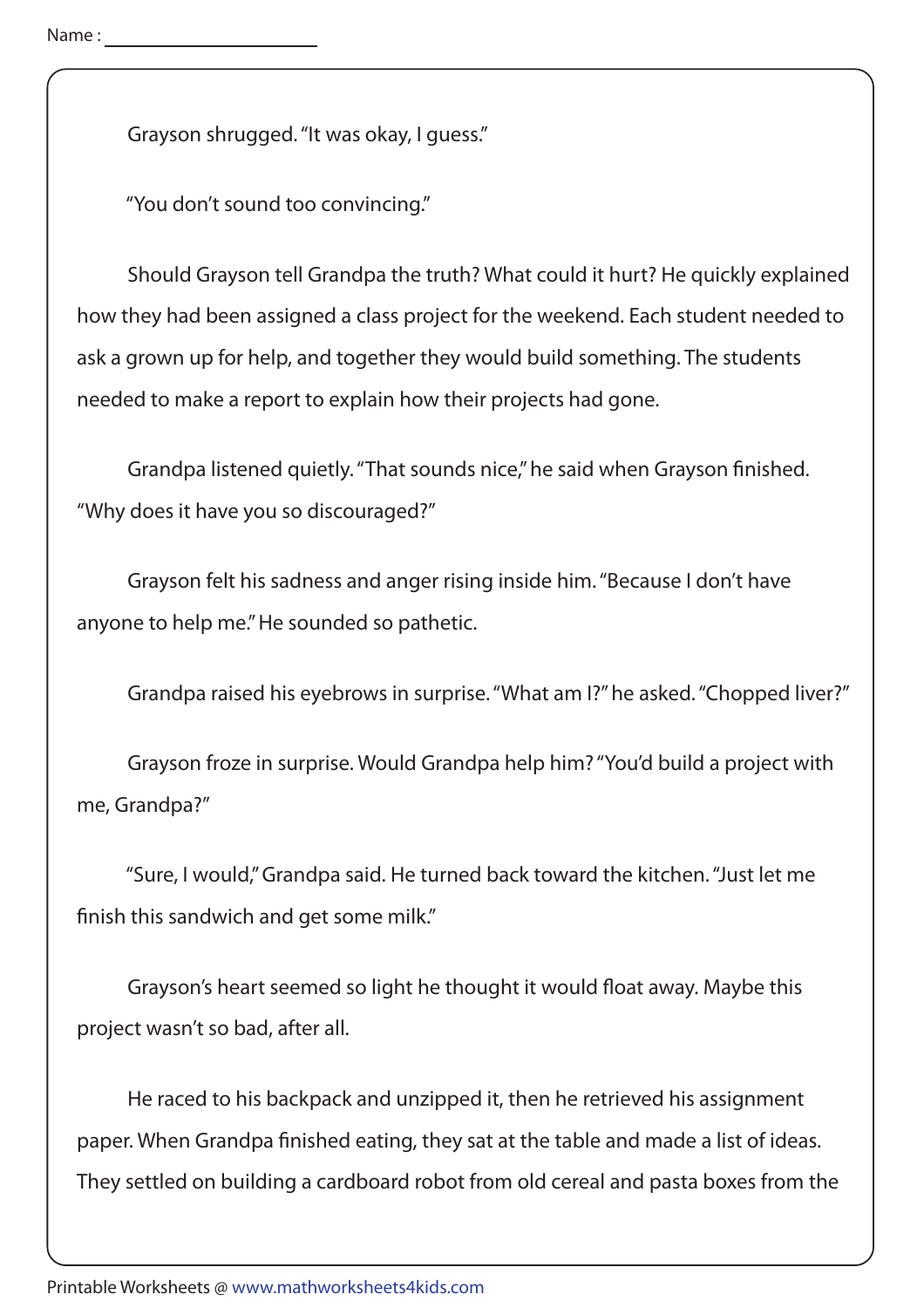kitchen. They used glue, staples, and tape. Grandpa even found a box of eyeball stickers.

When they finished, the kitchen table was a mess. Debris littered the entire surface, but Grayson couldn't stop smiling.

"What do you think?" Grandpa asked.

 Grayson looked at their misshapen robot. "I think it's the best robot I ever built. Now I have to write my report."

 He grabbed the robot and turned toward his room, but he paused. He ran to Grandpa's side and hugged him. "Thank you for helping me, Grandpa. I had a lot of fun."

 Grandpa squeezed his shoulders. "Me, too. Now, go write your report. Maybe next time we can build something that explodes, like a volcano."

Grayson smiled again. He could hardly wait.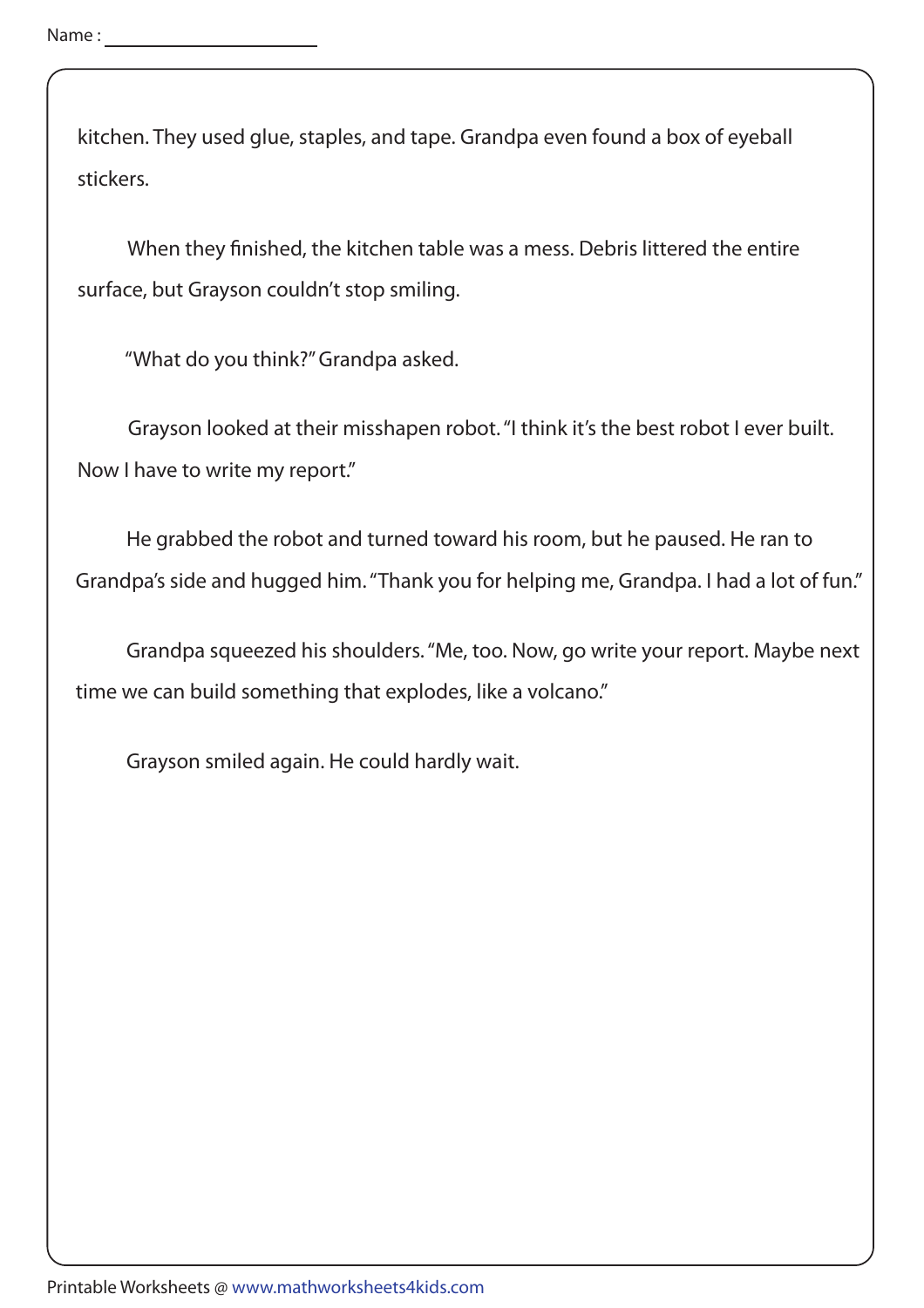| <b>Building A Class Project</b>                                                                                      |
|----------------------------------------------------------------------------------------------------------------------|
| Why wasn't Grayson excited about the school project?                                                                 |
| Grayson was upset but he stopped to answer Grandpa. What does this tell you<br>about Grayson?                        |
| 'What am I, Chopped liver?' is a metaphor used by Grandpa. What does it mean?<br>Why does Grandpa use this metaphor? |
|                                                                                                                      |
| What does the line - 'Grayson's heart seemed so light he thought it would float<br>away.' mean?                      |
| How do you think Grayson will do at school in the coming days?                                                       |
|                                                                                                                      |